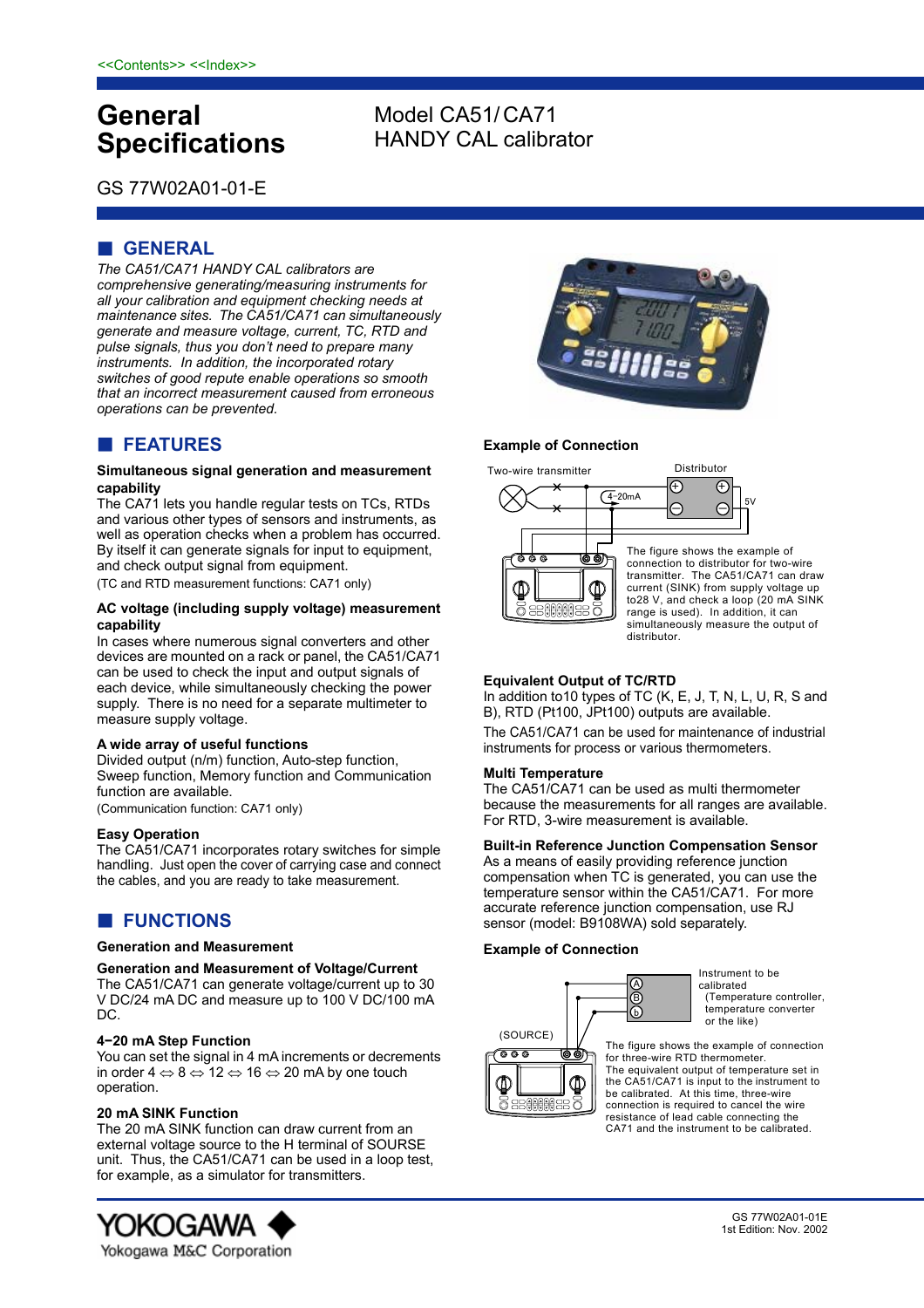#### **Generation and Measurement of Pulse**

Frequency can be set in the wide range of 1 Hz to 11 kHz. With switch selection, the CA51/CA71 can generate or measure pulses.

It is suitable for checking a flow meter or receiver.

#### **Generation and Measurement of Voltage Pulse and Contact Pulse**

The CA51/CA71 can generate and measure voltage pulse (amplitude:  $+0.1$  V to  $+15$  V, zero base waveform) and contact pulse.

#### **Pulse Cycle Function**

The set pulse can be output. It is suitable for checking integrating counter. (Any value of frequency and amplitude is settable.)

#### **CPM (count/min), CPH (count/hour) Function**

In MEASURE mod (functions for measurement), pulse number per minute is counted. It is suitable for the integration of discontinuous pulse signals from flow meter.

In SOURCE mode (functions for generation), you can select either generation of continuous pulse signals or generation of given number of pulses.

#### **Example of Connection**



#### **Measurement of Commercial Power Supply Voltage**  AC voltage up to 300 V can be measured. World-wide supply voltage can also be measured.

#### **Useful Functions**

#### **Divided Output (n/m) Function**

The divided output (n/m) function outputs a value n/m times the setpoint of a voltage, current, resistance, TC or RTD signal.

When inputting the percentage of instrument input value within the range of zero to full scale, bothersome calculations for percentage is not required..

#### **Auto Step Function**

The auto-step function divides the range of zero to full scale into m equally, increases or decreases the output in a step-by-step manner by changing the variable n of the n/m output from n=0 to m when the divided output function (n/m) is selected.

#### **Sweep Function**

The sweep function linearly increases or decreases the output.

### **Memory Function**

With a pair of generated and measured signal values in a set, the CA51/CA71 can handle a maximum of 50 sets of data by means of its built-in memory.

#### **Communication Function (CA71 only)**

By connecting the communication cable (RS-232): 91017, you can read internal memory data and measured value, or set the generated signal from a personal computer.

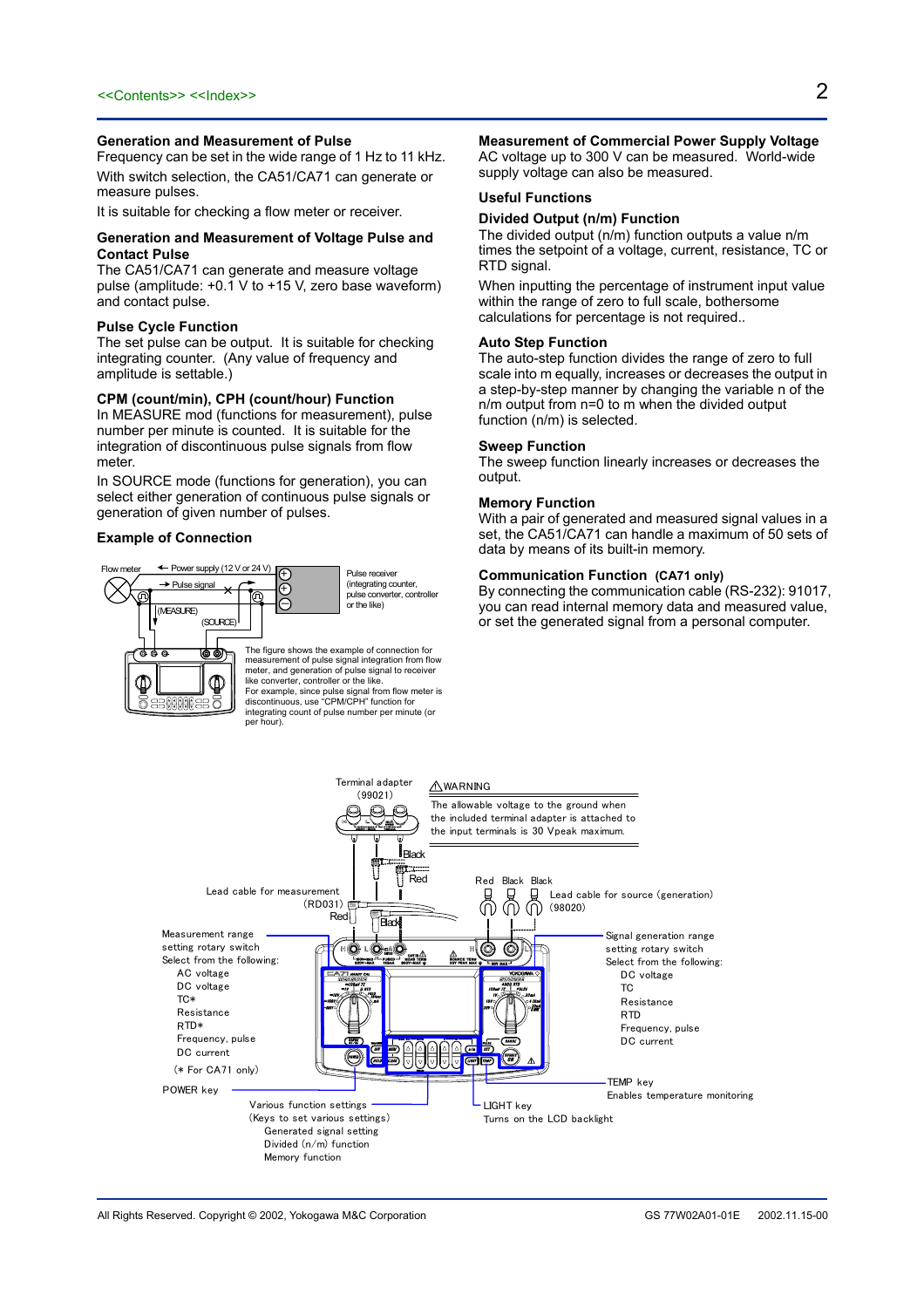## **B** SPECIFICATIONS

|  |  |  |  | <b>SOURCE unit: Range and Accuracy</b> |
|--|--|--|--|----------------------------------------|
|--|--|--|--|----------------------------------------|

| <b>SOURCE unit: Range and Accuracy</b><br>Accuracy: $\pm$ (setting percentage plus $\mu$ V, mV, mA, $\Omega$ or °C) |                         |                              |                                                                                            |               |                                                                                                                                                                                                                         |  |
|---------------------------------------------------------------------------------------------------------------------|-------------------------|------------------------------|--------------------------------------------------------------------------------------------|---------------|-------------------------------------------------------------------------------------------------------------------------------------------------------------------------------------------------------------------------|--|
| Parameter                                                                                                           | Reference               | Range                        | Accuracy (23±5 °C per year)                                                                | Resolution    | Remarks                                                                                                                                                                                                                 |  |
|                                                                                                                     | 100mV                   | -10.00 to 110.00 mV          | $\pm$ (0.02%+15 $\mu$ V)                                                                   | 10 µV         |                                                                                                                                                                                                                         |  |
| DC voltage                                                                                                          | 1 <sub>V</sub>          | 0 to 1.1000 V                | $\pm$ (0.02%+0.1 mV)                                                                       | $0.1$ mV      | Maximum output: 5 mA                                                                                                                                                                                                    |  |
|                                                                                                                     | 10 V                    | 0 to 11,000 V                | $\pm$ (0.02%+1 mV)                                                                         | 1 mV          | Maximum output: 10 mA                                                                                                                                                                                                   |  |
|                                                                                                                     | 30 V                    | 0 to 30,00 V                 | $\pm$ (0.02%+10 mV)                                                                        | 10 mV         | Maximum output 10 mA *1                                                                                                                                                                                                 |  |
| DC current                                                                                                          | 20 mA<br>0 to 24.000 mA |                              | $\pm$ (0.025%+3 $\mu$ A)                                                                   | $1 \mu A$     | Maximum load: 12 V                                                                                                                                                                                                      |  |
|                                                                                                                     | 4-20 mA                 | 4/8/12/16/20 mA              |                                                                                            | 4 mA          |                                                                                                                                                                                                                         |  |
| mA SINK                                                                                                             | 20 mA                   | 0.1 to 24.000 mA             | $\pm$ (0.05%+3 $\mu$ A)                                                                    | $1 \mu A$     | External power supply: 5 to 28 V                                                                                                                                                                                        |  |
| Resistance 400 $\Omega$                                                                                             |                         | 0 to 400.00 $\Omega$         | $\pm$ (0.025%+0.1 $\Omega$ )                                                               | $0.01 \Omega$ | Excitation current: 0.5 to 5 mA *3                                                                                                                                                                                      |  |
| <b>RTD</b>                                                                                                          | Pt100 *2                | -200.0 to 850.0 $^{\circ}$ C | $\pm$ (0.025%+0.3 °C)                                                                      | 0.1 °C        | If 0.1 mA, add 0.25 $\Omega$ or 0.6°C. Subject device                                                                                                                                                                   |  |
|                                                                                                                     | JPt100                  | $-200.0$ to 500.0 °C         |                                                                                            |               | input capacitance: 0.1 µF or less                                                                                                                                                                                       |  |
|                                                                                                                     | Κ                       | -200.0 to 1372.0 °C          | $\pm$ (0.02%+0.5 °C)                                                                       |               |                                                                                                                                                                                                                         |  |
|                                                                                                                     | E                       | -200.0 to 1000.0 °C          | (-100 °C or greater)<br>$\pm$ (0.02%+1 °C)                                                 | 0.1 °C        |                                                                                                                                                                                                                         |  |
|                                                                                                                     | J                       | -200.0 to 1200.0 °C          | $(-100 °C)$ or less)<br>$\pm$ (0.02%+0.5 °C)<br>(0 °Cor greater)<br>$\pm$ (0.02%+1 °C)     |               | TC generation accuracy does not include RJ<br>sensor accuracy.<br>< RJ sensor specs ><br>Measurement range: -10 to 50 °C<br>Accuracy (when combined with main unit)<br>18 to 28°C: ±0.5°C<br>Other than the above: ±1°C |  |
|                                                                                                                     | T                       | -200.0 to 400.0 °C           |                                                                                            |               |                                                                                                                                                                                                                         |  |
|                                                                                                                     | ${\sf N}$               | -200.0 to 1300.0 °C          |                                                                                            |               |                                                                                                                                                                                                                         |  |
|                                                                                                                     | L                       | $-200.0$ to $900.0$ °C       |                                                                                            |               |                                                                                                                                                                                                                         |  |
| TC *4                                                                                                               | U                       | -200.0 to 400.0 °C           | $(0 °C$ or less)                                                                           |               |                                                                                                                                                                                                                         |  |
|                                                                                                                     | R                       | 0 to 1768 °C                 | $\pm$ (0.02%+2.5 °C)<br>$(100 °C)$ or less)                                                | 1°C           |                                                                                                                                                                                                                         |  |
|                                                                                                                     | S                       |                              | $\pm$ (0.02%+1.5 °C)<br>$(100 °C)$ or greater)                                             |               |                                                                                                                                                                                                                         |  |
|                                                                                                                     | B                       | 600 to 1800 °C               | $\pm$ (0.02%+2 °C)<br>(1000 °C or less)<br>$\pm$ (0.02%+1.5 °C)<br>$(1000 °C)$ or greater) |               |                                                                                                                                                                                                                         |  |
|                                                                                                                     | 500 Hz                  | 1.0 to 500.0 Hz              | $±$ 0.2 Hz                                                                                 | $0.1$ Hz      | Output voltage: +0.1 to 15 V (zero base waveform)                                                                                                                                                                       |  |
|                                                                                                                     | 1000 Hz                 | 90 to 1100 Hz                | ± 1 Hz                                                                                     | 1 Hz          | Amplitude accuracy: $\pm(5\% + 0.1 \text{ V})$                                                                                                                                                                          |  |
| Frequency,                                                                                                          | 10 kHz                  | 0.9 kHz to 11.0 kHz          | $± 0.1$ kHz                                                                                | $0.1$ kHz     | Maximum load current: 10 mA                                                                                                                                                                                             |  |
| pulse                                                                                                               | Pulse<br>cycle *5       | 1 to 99999 cycles            |                                                                                            | 1 cycles      | Contact output<br>(With 0.0 V amplitude setting, FET switch ON/OFF)<br>Maximum open/close voltage/current: +28 V/50 mA                                                                                                  |  |

Temperature coefficient: Accuracy shown above  $\times$  (1/5)/ °C

\*1: Output up to 24 V/22 mA is possible when using the AC adapter.

\*2: As per JIS C 1604-1997 (ITS-90). IPTS-68 may be selected through internal settings (DIP switch).

\*3: Excitation current: If less than 0.1 mA to 0.5 mA, then add [0.025/Is (mA)] $\Omega$  or [0.06/Is (mA)] °C

\*4: As per JIS C 1602-1995 (ITS-90) (L and U are DIN specs).

K, E, J, T, N, R, S, and B may be switched to IPTS-68 through internal settings (DIP switch) (L and U are not switched).

\*5: Frequency (interval between one pulse and another) and amplitude during pulse cycle generation may have the same range as during frequency generation.

|  | <b>MEAURE unit: Range and Accuracy</b> |  | Accuracy: $\pm$ (reading percentage plus $\mu$ V, mV, $\mu$ A, $\Omega$ or dgt (digit)) |  |
|--|----------------------------------------|--|-----------------------------------------------------------------------------------------|--|
|  |                                        |  |                                                                                         |  |

| Parameter  | Reference    | Range                | Accuracy (23±5 °C per year) | Resolution    |                                                                                                                                                               | Remarks                                                         |
|------------|--------------|----------------------|-----------------------------|---------------|---------------------------------------------------------------------------------------------------------------------------------------------------------------|-----------------------------------------------------------------|
|            | 100 mV       | 0 to ±110.00 mV      | $\pm$ (0.025% + 20 µV)      | 10 $\mu$ V    | Input resistance: 10 $M\Omega$ or greater                                                                                                                     |                                                                 |
| DC voltage | 1 V          | 0 to $±1.1000$ V     | $\pm$ (0.025% + 0.2 mV)     | $0.1$ mV      |                                                                                                                                                               |                                                                 |
|            | 10 V         | 0 to ±11.000 V       | $\pm$ (0.025% + 2 mV)       | 1 mV          |                                                                                                                                                               |                                                                 |
|            | 100 V        | 0 to ±110.00 V       | $\pm$ (0.05% + 20 mV)       | 0.01V         | Input resistance: Approximately 1 $M\Omega$                                                                                                                   |                                                                 |
| DC current | 20 mA        | 0 to $±24.000$ mA    | $\pm$ (0.025% + 4 $\mu$ A)  | $1 \mu A$     | Input resistance: Approximately 14 $\Omega$                                                                                                                   |                                                                 |
|            | 100 mA       | 0 to $±100.00$ mA    | $\pm (0.04\% + 30 \mu A)$   | $10 \mu A$    |                                                                                                                                                               |                                                                 |
| Resistance | 400 $\Omega$ | 0 to 400.00 $\Omega$ | $\pm (0.05\% + 0.1 \Omega)$ | $0.01 \Omega$ | Accuracy during 3-wire measurement                                                                                                                            |                                                                 |
|            | 1 V          | 0 to 1.100 V         | $\pm$ (0.5% + 5 dgt)        | 1 mV          | Input resistance:                                                                                                                                             |                                                                 |
|            | 10 V         | 0 to 11.00 V         |                             | 0.01V         | Approximately 10<br>$M\Omega$ //10 pF                                                                                                                         | Input frequency: 45 to 65 Hz<br>Input voltage range: 10 to 100% |
| AC voltage | 100 V        | 0 to 110.0 V         |                             | 0.1V          | Input resistance:                                                                                                                                             | Measurement method:                                             |
|            | 300 V        | 0 to 300 V           | $\pm$ (0.5% + 2 dgt)        | 1 V           | Approximately 1<br>$M\Omega//10$ pF                                                                                                                           | Average value rectification                                     |
|            | 100 Hz       | 1.00 to 100.00 Hz    |                             | $0.01$ Hz     | Maximum input: 30 V peak<br>Input resistance: 200 k $\Omega$ or greater<br>Sensitivity: 0.5 V peak or greater<br>Contact input: Maximum 100Hz<br><b>Notes</b> |                                                                 |
|            | 1000 Hz      | 1.0 to 1000.0 Hz     |                             | $0.1$ Hz      |                                                                                                                                                               |                                                                 |
| Frequency, | 10 kHz       | 0.001 to 11.000 kHz  | $± 2$ dgt                   | 0.001 kHz     |                                                                                                                                                               |                                                                 |
| pulse      | <b>CPM</b>   | 1 to 99999 CPM       |                             | 1 CPM         |                                                                                                                                                               |                                                                 |
|            | <b>CPH</b>   | 1 to 99999 CPH       |                             | 1 CPH         | CPM: Counts per minute<br>CPH: Counts per hour                                                                                                                |                                                                 |

Temperature coefficient: Accuracy shown above  $\times$  (1/5)/ °C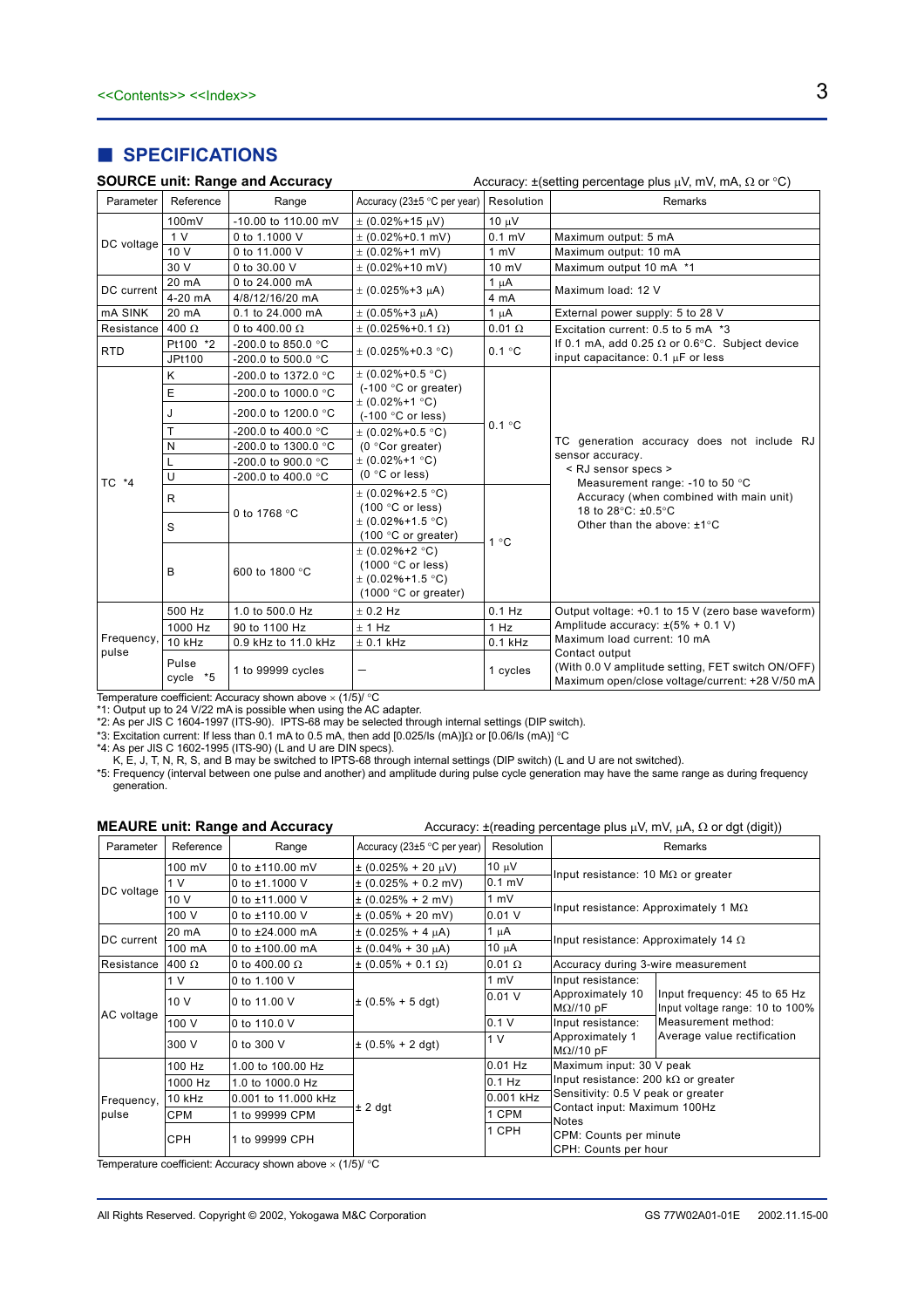### **MEAURE unit (temperature): Range and Accuracy (CA71 only)** Accuracy: ±(reading percentage plus °C)

| Parameter  | Reference            | Range                         | Accuracy (23 $\pm$ 5 °C per year)                   | Resolution   | Remarks                |
|------------|----------------------|-------------------------------|-----------------------------------------------------|--------------|------------------------|
|            | κ                    | -200.0 to 1372.0 °C           |                                                     |              |                        |
|            | E                    | $-200.0$ to 1000.0 °C         | $\pm (0.05\% + 1.5 \degree C)$                      |              |                        |
|            |                      | $-200.0$ to 1200.0 °C         | $(-100 °C)$ or greater)                             |              |                        |
|            | $-200.0$ to 400.0 °C |                               | 0.1 °C                                              |              |                        |
| TC *7      | N                    | -200.0 to 1300.0 $^{\circ}$ C | $\pm (0.05\% + 2\degree C)$<br>$(-100 °C)$ or less) |              |                        |
|            |                      | $-200.0$ to 900.0 °C          |                                                     |              |                        |
|            | U                    | $-200.0$ to 400.0 °C          |                                                     |              |                        |
|            | R                    | 0 to 1768 $°C$                | $\pm (0.05\% + 2$ °C)                               | $^{\circ}$ C |                        |
|            | S                    | 0 to 1768 $\degree$ C         | 100 °C or greater)<br>$\pm$ (0.05% + 3 °C)          |              |                        |
|            | B                    | 600 to 1800 °C                | 100 $\degree$ C or less)                            |              |                        |
| <b>RTD</b> | Pt100 *6             | $-200.0$ to 850.0 °C          |                                                     | 0.1 °C       | Accuracy during 3-wire |
|            | JPt100               | $-200.0$ to 500.0 °C          | $\pm (0.05\% + 6\degree C)$                         |              | measurement            |

Temperature coefficient: Accuracy shown above  $\times$  (1/5)/ $\textdegree$ C

\*6: As per JIS C 1604-1997 (ITS-90). IPTS-68 may be selected through internal settings (DIP switch).

\*7: As per JIS C 1602-1995 (ITS-90) (L and U are DIN specs).

K, E, J, T, N, R, S, and B may be switched to IPTS-68 through internal settings (DIP switch) (L and U are not switched).

### **General Specifications**

| Parameter                   |                           |                                    | Specification                                                                                                                                                                                                                                                                                                                             |  |  |
|-----------------------------|---------------------------|------------------------------------|-------------------------------------------------------------------------------------------------------------------------------------------------------------------------------------------------------------------------------------------------------------------------------------------------------------------------------------------|--|--|
|                             | SOURCE unit response time |                                    | Approximately 1 second (time between start of voltage change and when voltage enters accuracy<br>range)                                                                                                                                                                                                                                   |  |  |
| SOURCE unit voltage limiter |                           |                                    | Approximately 32 V                                                                                                                                                                                                                                                                                                                        |  |  |
|                             |                           | SOURCE unit current limiter        | Approximately 25 mA                                                                                                                                                                                                                                                                                                                       |  |  |
|                             |                           | Divided output (n/m) function      | Output = setting $\times$ (n/m) n= 0 to m; m = 1 to 19; n $\leq$ m                                                                                                                                                                                                                                                                        |  |  |
| Auto-step output function   |                           |                                    | n value sent automatically when n/m function is selected (two options: approximately 2.5<br>seconds/step or approximately 5 seconds/step)                                                                                                                                                                                                 |  |  |
| Sweep function              |                           |                                    | Sweep time (two options: approximately 16 seconds or approximately 32 seconds)                                                                                                                                                                                                                                                            |  |  |
| Memory function             |                           |                                    | 50 sets of data (generated and measured values are stored as value sets with the same address (up<br>to 50 sets of data can be stored))                                                                                                                                                                                                   |  |  |
|                             |                           | MEASURE unit maximum input         | Voltage terminal: 300V DC/AC<br>Current terminal: 120 mA DC                                                                                                                                                                                                                                                                               |  |  |
|                             |                           | Current terminal input protection  | Fuses: 125 mA/250 V                                                                                                                                                                                                                                                                                                                       |  |  |
|                             |                           | MEASURE unit ground voltage        | Maximum 300 V AC                                                                                                                                                                                                                                                                                                                          |  |  |
|                             |                           | Measurement display updating rate  | Approximately once per second                                                                                                                                                                                                                                                                                                             |  |  |
| Serial interface            |                           |                                    | Enables when communication cable (RS-232) is connected; sold separately as optional accessory<br>(CA71 only)                                                                                                                                                                                                                              |  |  |
| Display                     |                           |                                    | Segment LCD (approximately 76 mm $\times$ 48 mm)                                                                                                                                                                                                                                                                                          |  |  |
| <b>Backlight</b>            |                           |                                    | LED backlight; auto-off after one minute (from when LIGHT key is turned on)                                                                                                                                                                                                                                                               |  |  |
|                             | Power supply              |                                    | Four AA-size (LR6) alkaline batteries, or special AC adapter (sold separately)                                                                                                                                                                                                                                                            |  |  |
| <b>Battery life</b>         |                           |                                    | Measurement off, output 5 V DC/10 k $\Omega$ or greater: Approximately 40 hours<br>Simultaneous signal generation/measurement, output 5 V DC/10 $k\Omega$ or greater:<br>Approximately 20 hours<br>Simultaneous signal generation/measurement, output 20 mA/5 V: Approximately 12 hours<br>(using alkaline batteries, with backlight off) |  |  |
| Consumed power              |                           |                                    | Approximately 7 VA (using 100 V AC adapter)                                                                                                                                                                                                                                                                                               |  |  |
| Auto-power-off function     |                           |                                    | Approximately 10 minutes (auto-power-off can be disabled through a DIP switch setting)                                                                                                                                                                                                                                                    |  |  |
|                             |                           | Standard safety                    | IEC61010-1, EN61010-2-031                                                                                                                                                                                                                                                                                                                 |  |  |
| Applicable<br>standards     | <b>EMC</b>                | Emission                           | EN61236-1 Class B, EN61000-3-2, EN61000-3-3<br>EN55011: Group1, Class                                                                                                                                                                                                                                                                     |  |  |
|                             |                           | Immunity                           | EN61326 Annex B                                                                                                                                                                                                                                                                                                                           |  |  |
| Insulation resistance       |                           |                                    | Across input terminal and output terminal, 500V DC, 50 $M\Omega$ or greater                                                                                                                                                                                                                                                               |  |  |
|                             | Withstand voltage         |                                    | Across input terminal and output terminal, 3.7 kV AC, for one minute                                                                                                                                                                                                                                                                      |  |  |
| ranges                      |                           | Operating temperature and humidity | 0 to 50 °C, 20 to 80% RH (no condensation)                                                                                                                                                                                                                                                                                                |  |  |
| ranges                      |                           | Storage temperature and humidity   | -20 to 50 °C, 90% RH or less (no condensation)                                                                                                                                                                                                                                                                                            |  |  |
|                             |                           | External dimensions (WHD)          | Approximately $190 \times 120 \times 55$ mm                                                                                                                                                                                                                                                                                               |  |  |
| Wight                       |                           |                                    | Approximately 730 g (including batteries)                                                                                                                                                                                                                                                                                                 |  |  |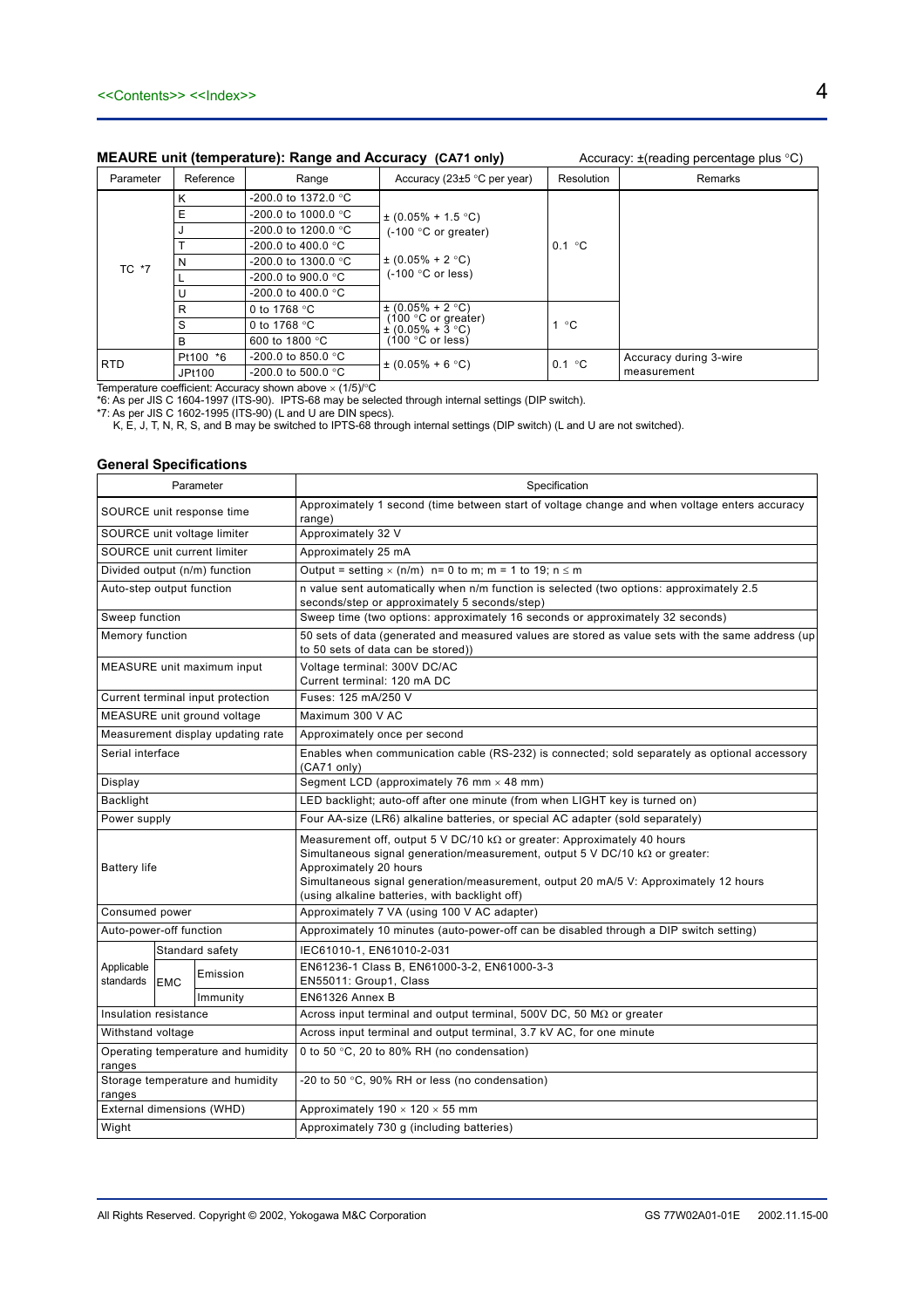

### **E HARDWARE BLOCK DIAGRAM**

 **EXTERNAL DEMENSIONS** 



Note: This figure shows the CA71, but there is no difference in exterior from the CA51.

Unit: mm